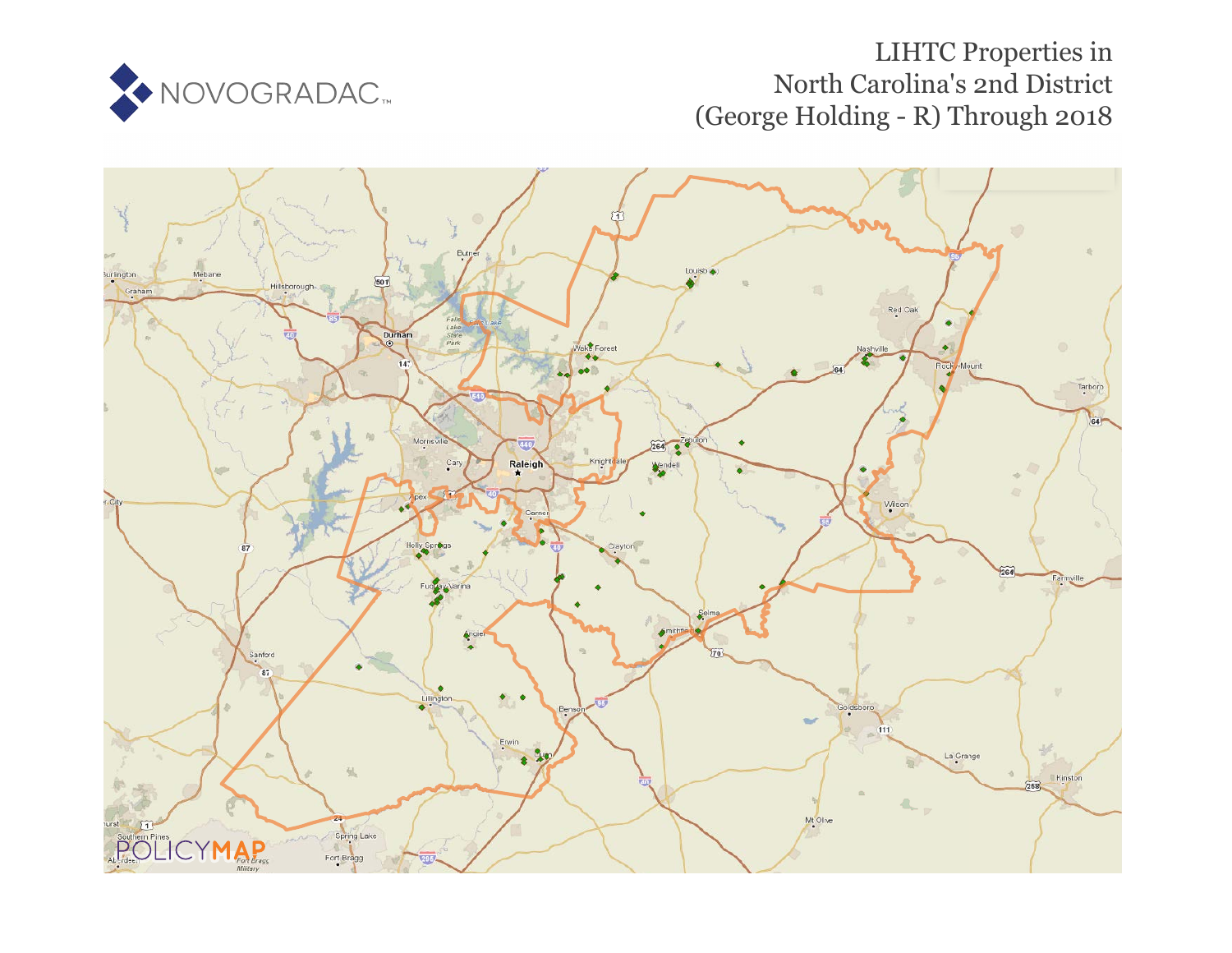| <b>Project Name</b>                                   | <b>Address</b>                                   | City               | <b>State</b> | <b>Zip Code</b> | Nonprofit<br>Sponsor | <b>Allocation</b><br>Year | <b>Annual</b><br><b>Allocated</b><br><b>Amount</b> | <b>Year PIS</b> | <b>Construction Type</b> | <b>Total</b><br><b>Units</b> | Low<br><b>Income</b><br><b>Units</b> | <b>Rent or</b><br><b>Income</b><br><b>Ceiling</b> | <b>Credit %</b>                             | <b>Tax-Exempt</b><br><b>Bond</b> | HUD Multi-Family<br>Financing/<br><b>Rental Assistance</b> |
|-------------------------------------------------------|--------------------------------------------------|--------------------|--------------|-----------------|----------------------|---------------------------|----------------------------------------------------|-----------------|--------------------------|------------------------------|--------------------------------------|---------------------------------------------------|---------------------------------------------|----------------------------------|------------------------------------------------------------|
| GREENFIELD VILLAGE                                    | $805$ GREENFIELD DR $^{\rm DUNN}$                |                    | NC           | 28334           | No                   | 1989                      | \$69,707                                           | 1990            | New Construction         | 40                           | 40                                   | 60% AMGI                                          | 70 % present $\hbox{~No}$<br>value          |                                  |                                                            |
| GREENTREE VILLAGE 500 E BRANCH<br>APTS                | ${\rm ST}$                                       | <b>SPRING HOPE</b> | $_{\rm NC}$  | 27882           | $\mathbf{No}$        | 1989                      | \$55,260                                           | 1990            | <b>New Construction</b>  | 32                           | 32                                   | 60% AMGI                                          | $70\,\%$ present $\,$ No value              |                                  |                                                            |
| <b>HILLMONT VILLAGE</b><br><b>APARTMENTS</b>          | $306$ WEST MAIN $_{\rm ~MICRO}$<br><b>STREET</b> |                    | NC           | 27555           | $\mathbf{No}$        | 2008                      | \$57,379                                           | 1992            | Acquisition and Rehab 24 |                              | 24                                   | 60% AMGI                                          | Not<br>Indicated                            |                                  |                                                            |
| RIDLEY ST-D                                           | 416 RIDLEY ST LOUISBURG                          |                    | $_{\rm NC}$  | 27549           | $\mathbf{No}$        | 1989                      | \$10,800                                           | 1990            | <b>New Construction</b>  | $\overline{4}$               | $\overline{4}$                       | 60% AMGI                                          | $70$ % present $\,$ No value                |                                  |                                                            |
| RIDLEY ST-E                                           | 421 RIDLEY ST LOUISBURG                          |                    | NC           | 27549           | No                   | 1989                      | \$10,800                                           | 1990            | <b>New Construction</b>  | $\overline{4}$               | $\overline{4}$                       | 60% AMGI                                          | $70$ % present $$\rm{No}$$ value            |                                  |                                                            |
| RIDLEY ST-F                                           | 413 RIDLEY ST LOUISBURG                          |                    | NC           | 27549           | No                   | 1989                      | \$10,800                                           | 1990            | <b>New Construction</b>  | $\overline{4}$               | $\overline{4}$                       | 60% AMGI                                          | $70\%$ present No<br>value                  |                                  |                                                            |
| RIDLEY STREET G                                       | 301 MINERAL<br>SPRINGS RD                        | LOUISBURG          | NC           | 27549           | No                   | 1989                      | \$5,850                                            | 1990            | <b>New Construction</b>  | $\boldsymbol{2}$             | $\boldsymbol{2}$                     | 60% AMGI                                          | $70$ % present $\,$ No value                |                                  |                                                            |
| ROBBINWOOD APTS                                       | 84 HANOR LN                                      | WENDELL            | NC           | 27591           | No                   | 1989                      | \$202,994                                          | 1990            | <b>New Construction</b>  | 84                           | 84                                   | 60% AMGI                                          | 70 % present $\,$ No $\,$<br>value          |                                  |                                                            |
| BLACK RIVER VILLAGE 200 BLACK<br><b>APTS PHASE II</b> | RIVER DRIVE                                      | <b>ANGIER</b>      | NC           | 27501           | No                   | 1990                      | \$52,855                                           | 1991            | New Construction         | $32\,$                       | $32\,$                               | 60% AMGI                                          | $30$ % present $\,$ No value                |                                  |                                                            |
| <b>BROOKWAY VILLAGE</b>                               | $326$ N AVIATION $\,$ NASHVILLE<br><b>AVENUE</b> |                    | NC           | 27856           | No                   | 1991                      | \$55,836                                           | 1991            | <b>New Construction</b>  | 36                           | 36                                   | 50% AMGI                                          | $30$ % present $\,$ No $\,$<br>value        |                                  |                                                            |
| <b>CURRIN APTS</b>                                    | TURNER CIRCLE COATS                              |                    | NC           | 27521           | No                   | 1990                      | \$8,604                                            | 1991            | <b>New Construction</b>  | 16                           | 16                                   | 60% AMGI                                          | $30$ % present $_{\rm{No}}$                 |                                  |                                                            |
| MCKENZIE PARK APTS 100 W RIVER RD LOUISBURG           |                                                  |                    | NC           | 27549           | No                   | 1989                      | \$68,760                                           | 1991            | <b>New Construction</b>  | 40                           | 40                                   | 60% AMGI                                          | 70 % present $\hbox{~No}$<br>value          |                                  |                                                            |
| POPLAR GROUP APTS                                     | 607 609 611 613<br>POPLAR DRIVE                  | RALEIGH            | NC           | 27603           | No                   | 1990                      | \$6,636                                            | 1991            | Acquisition and Rehab 4  |                              | $\overline{4}$                       | 60% AMGI                                          | <b>Both 30%</b><br>and 70%<br>present value | No                               |                                                            |

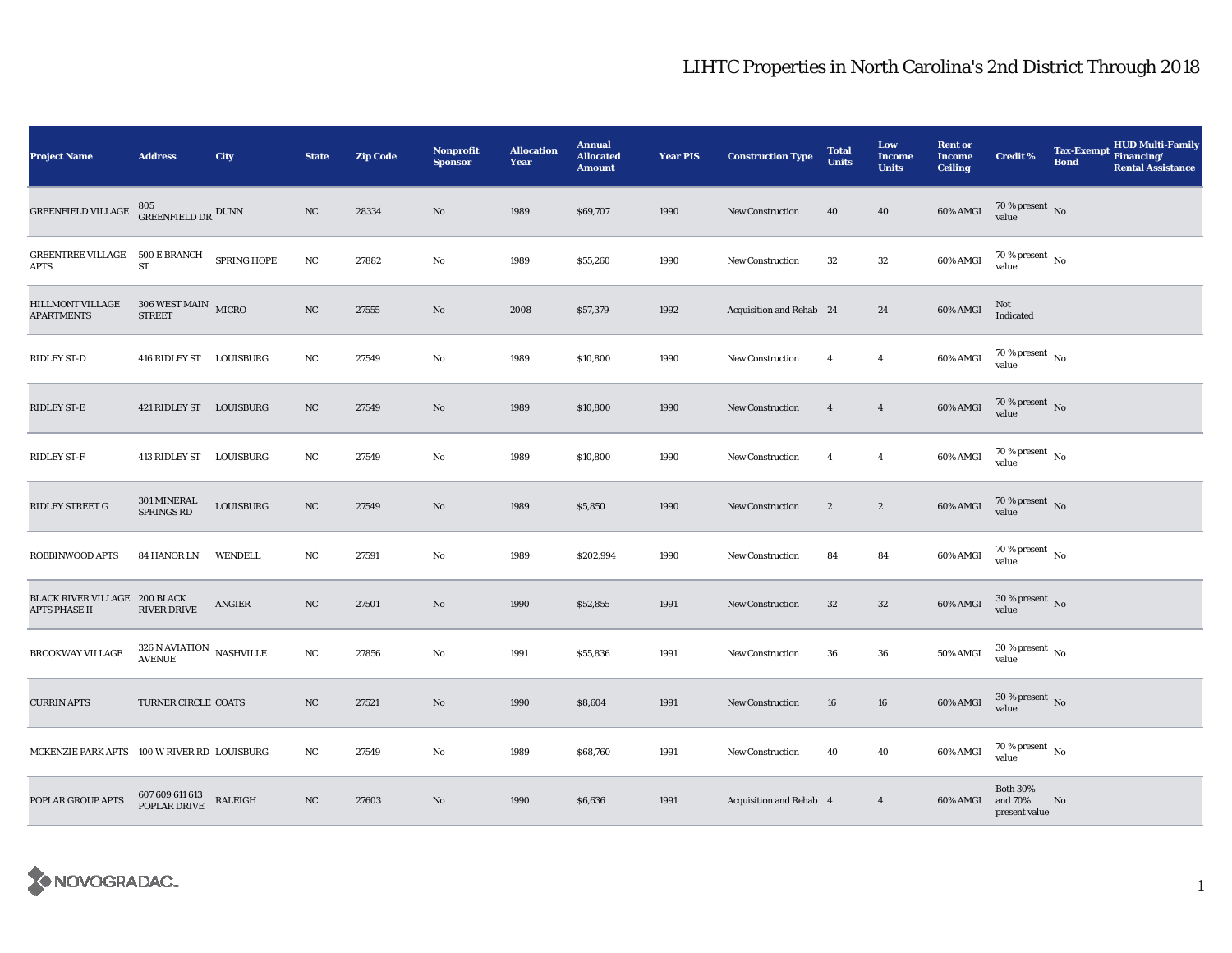| <b>Project Name</b>                         | <b>Address</b>                                                               | City                                                              | <b>State</b>     | <b>Zip Code</b> | <b>Nonprofit</b><br><b>Sponsor</b> | <b>Allocation</b><br>Year | <b>Annual</b><br><b>Allocated</b><br><b>Amount</b> | <b>Year PIS</b> | <b>Construction Type</b>  | <b>Total</b><br><b>Units</b> | Low<br><b>Income</b><br><b>Units</b> | <b>Rent or</b><br><b>Income</b><br><b>Ceiling</b> | <b>Credit %</b>                             | <b>Tax-Exempt</b><br><b>Bond</b> | <b>HUD Multi-Family</b><br>Financing/<br><b>Rental Assistance</b> |
|---------------------------------------------|------------------------------------------------------------------------------|-------------------------------------------------------------------|------------------|-----------------|------------------------------------|---------------------------|----------------------------------------------------|-----------------|---------------------------|------------------------------|--------------------------------------|---------------------------------------------------|---------------------------------------------|----------------------------------|-------------------------------------------------------------------|
| <b>RIDLEY ST M</b>                          | 441 RIDLEY ST LOUISBURG                                                      |                                                                   | NC               | 27549           | No                                 | 1990                      | \$46,679                                           | 1991            | <b>New Construction</b>   | 16                           | 16                                   | 60% AMGI                                          | 70 % present $\hbox{~No}$<br>value          |                                  |                                                                   |
| <b>FUQUAY MANOR I</b>                       |                                                                              | $609$ A HILLSIDE $_{\rm FUQUAY\,VARINA}$ NC COURT                 |                  | 27526           | $\mathbf{No}$                      | 1992                      | \$34,560                                           | 1993            | Acquisition and Rehab 24  |                              | 24                                   | 60% AMGI                                          | $30\,\%$ present $\,$ No $\,$<br>value      |                                  |                                                                   |
| <b>FUQUAY MANOR II</b>                      |                                                                              | ANGIER ROAD FUQUAY VARINA NC                                      |                  | 27526           | $\mathbf{No}$                      | 1992                      | \$33,727                                           | 1993            | Acquisition and Rehab 24  |                              | 24                                   | 60% AMGI                                          | $30\,\%$ present $\,$ No value              |                                  |                                                                   |
| JOSEPH E. PRICE<br><b>ELDERLY CENTER</b>    | $300\,\mathrm{MERRIMAN}$ SELMA<br>${\rm DR}$                                 |                                                                   | $_{\rm NC}$      | 27576           | $\mathbf{No}$                      | 1992                      | \$62,466                                           | 1993            | New Construction          | $32\,$                       | $32\,$                               | 60% AMGI                                          | $30\,\%$ present $\,$ No $\,$<br>value      |                                  |                                                                   |
| <b>FUQUAY MANOR I</b>                       | <b>COURT</b>                                                                 | $609\text{ A HILLSIDE}\quad \text{FUQUAY VARINA}\qquad \text{NC}$ |                  | 27526           | $\rm No$                           | 1992                      | \$34,560                                           | 1993            | Acquisition and Rehab 24  |                              | 24                                   | 60% AMGI                                          | 30 % present<br>value                       |                                  | $\rm No$                                                          |
| 936A & 936B SOUTH<br><b>MAIN STREET</b>     | 936 S MAIN ST LOUISBURG                                                      |                                                                   | NC               | 27549           | $\mathbf{No}$                      | 1994                      | \$9,288                                            | 1994            | New Construction          | $\boldsymbol{2}$             | $\boldsymbol{2}$                     | 60% AMGI                                          | $70\,\%$ present $\,$ No value              |                                  |                                                                   |
| PWE RIDLEY ST M                             | KIDLET<br><b>BULLOCK</b><br>STREETS LEY ST LOUISBURG<br>441 455 RIDLEY<br>CT |                                                                   | NC               | 27549           | $\mathbf{No}$                      | 1990                      | \$46,679                                           | 1991            | New Construction          | 16                           | 16                                   | 60% AMGI                                          | $70$ % present $_{\rm{No}}$                 |                                  |                                                                   |
| ROLLING MEADOWS                             | <b>1960 BOONE</b><br><b>STREET</b>                                           | <b>ROCKY MOUNT</b>                                                | NC               | 27803           | No                                 | 2005                      | \$260,515                                          | 2007            | Acquisition and Rehab 130 |                              | 130                                  | 60% AMGI                                          | $30\,\%$ present $\,$ Yes value             |                                  |                                                                   |
| <b>WAKEFIELD HILLS</b><br><b>APARTMENTS</b> | <b>10702 OLIVER</b><br><b>ROAD</b>                                           | <b>RALEIGH</b>                                                    | $_{\rm NC}$      | 27614           | $\mathbf{No}$                      | 2005                      | \$565,987                                          | 2007            | New Construction          | 80                           | 80                                   | 60% AMGI                                          | $70$ % present $\,$ $_{\rm No}$<br>value    |                                  |                                                                   |
| <b>KENLY COURT</b><br><b>APARTMENTS</b>     | 6022 NORTH $$\tt WHITLEY~DRIVE$ KENLY                                        |                                                                   | $_{\mathrm{NC}}$ | 27542           | No                                 | 2007                      | \$246,990                                          | 2008            | Acquisition and Rehab 48  |                              | 48                                   | 60% AMGI                                          | <b>Both 30%</b><br>and 70%<br>present value | No                               |                                                                   |
| <b>FAIRVIEW POINTE</b><br><b>APARTMENTS</b> | 192 BRYSON<br><b>COURT</b>                                                   | LILLINGTON                                                        | NC               | 27546           | No                                 | 2007                      | \$407,416                                          | 2008            | New Construction          | 50                           | 50                                   | 60% AMGI                                          | 70 % present $\hbox{~No}$<br>value          |                                  |                                                                   |
| <b>WAKEFIELD MANOR</b>                      | 10710 NICKLEBY RALEIGH<br><b>WAY</b>                                         |                                                                   | $_{\rm NC}$      | 27614           | No                                 | 2006                      | \$700,706                                          | 2008            | New Construction          | 96                           | 96                                   | 60% AMGI                                          | $70\,\%$ present $\,$ No value              |                                  |                                                                   |
| <b>BUNN MANOR APTS</b>                      | <b>316 S MAIN</b><br><b>STREET</b>                                           | $\rm BUNN$                                                        | NC               | 27508           | No                                 | 1993                      | \$45,142                                           | 1994            | New Construction          | 24                           | 24                                   | 60% AMGI                                          | $30\,\%$ present $\,$ No $\,$<br>value      |                                  |                                                                   |

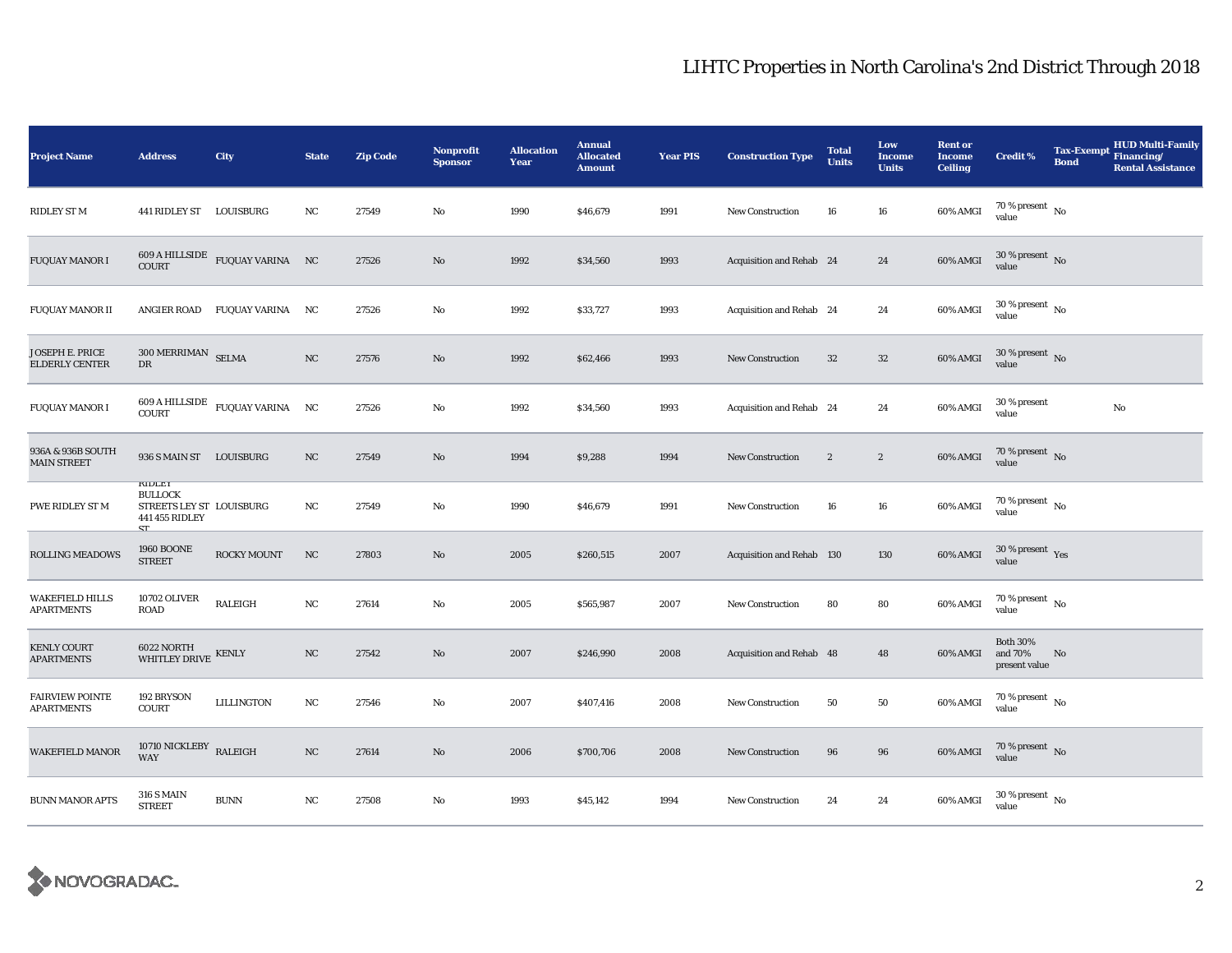| <b>Project Name</b>                     | <b>Address</b>                                  | <b>City</b>                                          | <b>State</b> | <b>Zip Code</b> | <b>Nonprofit</b><br><b>Sponsor</b> | <b>Allocation</b><br>Year | <b>Annual</b><br><b>Allocated</b><br><b>Amount</b> | <b>Year PIS</b> | <b>Construction Type</b>       | <b>Total</b><br><b>Units</b> | Low<br><b>Income</b><br><b>Units</b> | <b>Rent or</b><br><b>Income</b><br><b>Ceiling</b> | <b>Credit %</b>                             | <b>Tax-Exempt</b><br><b>Bond</b> | <b>HUD Multi-Family</b><br>Financing/<br><b>Rental Assistance</b> |
|-----------------------------------------|-------------------------------------------------|------------------------------------------------------|--------------|-----------------|------------------------------------|---------------------------|----------------------------------------------------|-----------------|--------------------------------|------------------------------|--------------------------------------|---------------------------------------------------|---------------------------------------------|----------------------------------|-------------------------------------------------------------------|
| <b>CAROLINA TERRACE</b><br><b>APTS</b>  | 709 853 SARDIS<br><b>DRIVE</b>                  | <b>RALEIGH</b>                                       | NC           | 27603           | $\mathbf{N}\mathbf{o}$             | 1992                      | \$75,658                                           | 1994            | Acquisition and Rehab 28       |                              | 28                                   | 60% AMGI                                          | <b>Both 30%</b><br>and 70%<br>present value | No                               |                                                                   |
| <b>CLAYTON MANOR APTS</b>               | $500$ SOUTH BOLING STREET CLAYTON               |                                                      | NC           | 27520           | No                                 | 1992                      | \$61,530                                           | 1994            | Acquisition and Rehab 56       |                              | 56                                   | 60% AMGI                                          | $30\,\%$ present $\,$ No $\,$<br>value      |                                  |                                                                   |
| <b>COBBLESTONE APTS</b>                 |                                                 | 100 STONE PATH $_{\rm FUQUAY}$ VARINA $_{\rm \,N C}$ |              | 27526-2609      | $\mathbf{N}\mathbf{o}$             | 1992                      | \$47,807                                           | 1994            | New Construction               | 33                           | $33\,$                               | 60% AMGI                                          | $30$ % present $\,$ No $\,$<br>value        |                                  |                                                                   |
| <b>HARNETT MANOR</b>                    | <b>RR 6 BOX 1</b>                               | LILLINGTON                                           | NC           | 27546           | No                                 | 1993                      | \$4,651                                            | 1994            | <b>Acquisition and Rehab</b> 2 |                              | $\boldsymbol{2}$                     | 60% AMGI                                          | $30$ % present $\,$ No $\,$<br>value        |                                  |                                                                   |
| PINE KNOLL MANOR II                     | 204 SKYLAND<br><b>DRIVE</b>                     | <b>SMITHFIELD</b>                                    | NC           | 27577           | $\mathbf{N}\mathbf{o}$             | 1992                      | \$63,769                                           | 1994            | <b>New Construction</b>        | 32                           | ${\bf 32}$                           | 60% AMGI                                          | $30$ % present $\,$ No $\,$<br>value        |                                  |                                                                   |
| THE MEADOWS<br><b>APARTMENTS</b>        | 601 RICKS ROAD SELMA<br>APT 31 A                |                                                      | $_{\rm NC}$  | 27576           | $\mathbf{No}$                      | 1992                      | \$58,209                                           | 1994            | Acquisition and Rehab 58       |                              | 114                                  | 60% AMGI                                          | $30$ % present $\,$ No $\,$<br>value        |                                  |                                                                   |
| THE VILLAGE<br><b>APARTMENTS</b>        | 600 CANAL<br><b>DRIVE</b>                       | <b>DUNN</b>                                          | NC           | 28334           | No                                 | 1992                      | \$36,585                                           | 1994            | Acquisition and Rehab 34       |                              | 33                                   | 60% AMGI                                          | $30$ % present $\,$ No value                |                                  |                                                                   |
| 936A + 936B SOUTH<br><b>MAIN STREET</b> | 936A 936B<br><b>SOUTH MAIN</b><br><b>STREET</b> | LOUISBURG                                            | NC           | 27549           | No                                 | 1994                      | \$9,288                                            | 1994            | <b>New Construction</b>        | $\boldsymbol{2}$             | $\boldsymbol{2}$                     | 60% AMGI                                          | 70 % present $\,$ No $\,$<br>value          |                                  |                                                                   |
| HARNETT MANOR                           | ROUTE 6 BOX<br>421 APTS 12                      | <b>LILLINGTON</b>                                    | NC           | 27546           | No                                 | 1993                      | \$4,651                                            | 1994            | Acquisition and Rehab 2        |                              | $\boldsymbol{2}$                     | 60% AMGI                                          | <b>Both 30%</b><br>and 70%<br>present value | N <sub>o</sub>                   |                                                                   |
| MAPLE RIDGE APTS                        | 100 GUERIN<br><b>STREET</b>                     | <b>HOLLY SPRINGS</b>                                 | NC           | 27540           | No                                 | 1993                      | \$173,596                                          | 1994            | New Construction               | 50                           | 50                                   | 60% AMGI                                          | $70$ % present $\,$ No $\,$<br>value        |                                  |                                                                   |
| <b>BRADFORD PLACE</b>                   | 200 LOWMAN<br><b>CIRCLE</b>                     | FUQUAY VARINA NC                                     |              | 27526           | No                                 | 1994                      | \$282,200                                          | 1996            | New Construction               | 64                           | 64                                   | 60% AMGI                                          | $70\,\%$ present $\,$ No value              |                                  |                                                                   |
| <b>DENT LANE A</b>                      | 100 102 DENT<br><b>LANE</b>                     | LOUISBURG                                            | NC           | 27549           | No                                 | 1995                      | \$6,207                                            | 1996            | New Construction               | $\boldsymbol{2}$             | $\boldsymbol{2}$                     | 60% AMGI                                          | $70$ % present $\,$ No $\,$<br>value        |                                  |                                                                   |
| ROYALL MILL APTS                        | <b>876 N MAIN</b><br><b>STREET</b>              | <b>WAKE FOREST</b>                                   | NC           | 27587           | $\mathbf{No}$                      | 1994                      | \$292,190                                          | 1996            | Acquisition and Rehab 56       |                              | 56                                   | 60% AMGI                                          | <b>Both 30%</b><br>and 70%<br>present value | No                               |                                                                   |

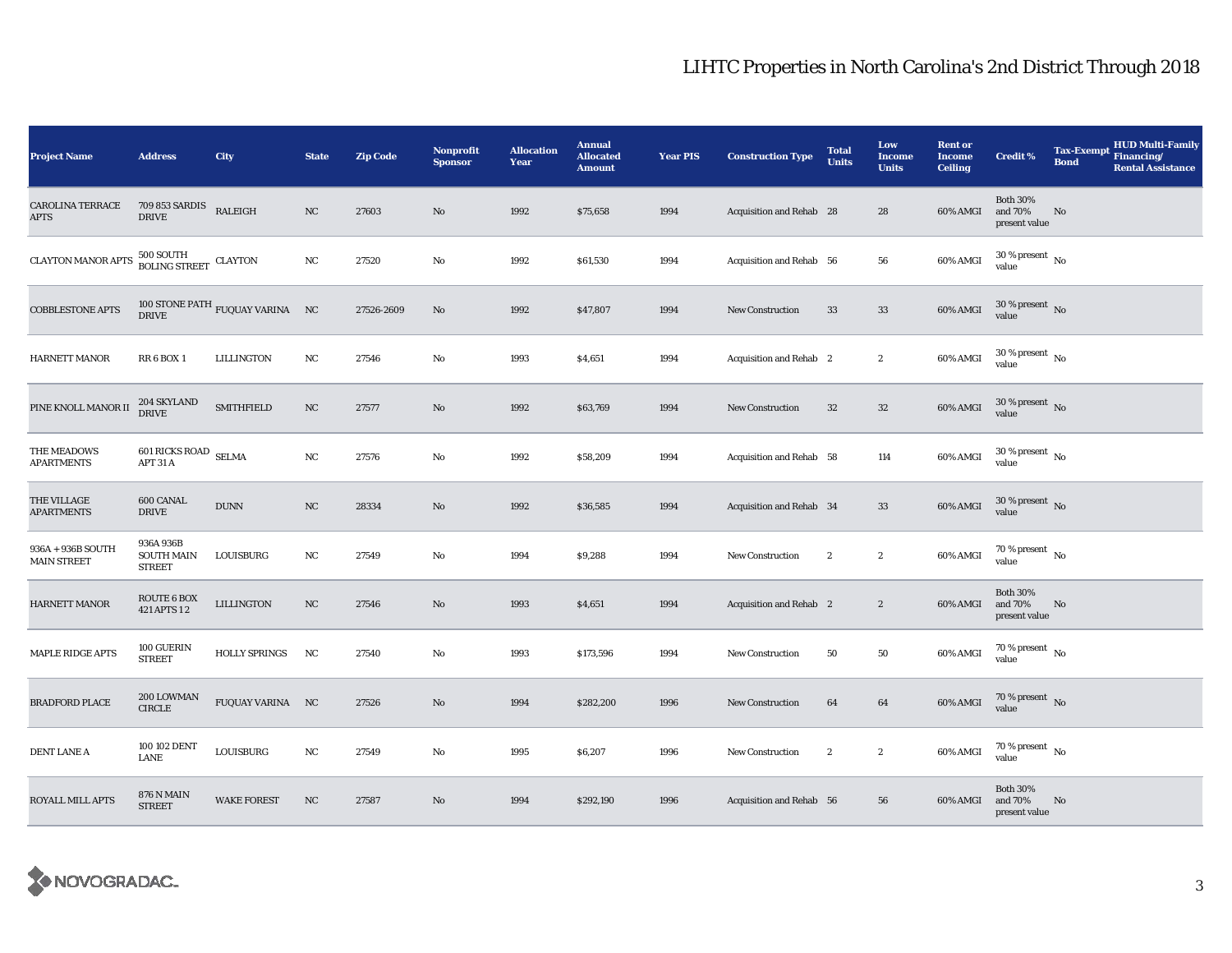| <b>Project Name</b>                         | <b>Address</b>                     | City                                         | <b>State</b>     | <b>Zip Code</b> | <b>Nonprofit</b><br><b>Sponsor</b> | <b>Allocation</b><br>Year | <b>Annual</b><br><b>Allocated</b><br><b>Amount</b> | <b>Year PIS</b> | <b>Construction Type</b> | <b>Total</b><br>Units | Low<br><b>Income</b><br><b>Units</b> | <b>Rent or</b><br><b>Income</b><br><b>Ceiling</b> | <b>Credit %</b>                        | <b>Tax-Exempt</b><br><b>Bond</b> | <b>HUD Multi-Family</b><br>Financing/<br><b>Rental Assistance</b> |
|---------------------------------------------|------------------------------------|----------------------------------------------|------------------|-----------------|------------------------------------|---------------------------|----------------------------------------------------|-----------------|--------------------------|-----------------------|--------------------------------------|---------------------------------------------------|----------------------------------------|----------------------------------|-------------------------------------------------------------------|
| <b>EAGLE TRACE APTS</b>                     | 603 G WORTH<br><b>HINTON ROAD</b>  | ZEBULON                                      | NC               | 27597           | No                                 | 1994                      | \$167,411                                          | 1996            | New Construction         | 40                    | 40                                   | 60% AMGI                                          | 70 % present $\hbox{~No}$<br>value     |                                  |                                                                   |
| <b>MAPLE RIDGE APTS</b><br>PHII             | <b>PO BOX 805</b>                  | <b>HOLLY SPRINGS</b>                         | NC               | 27540           | No                                 | 1995                      | \$194,913                                          | 1996            | <b>New Construction</b>  | 45                    | 45                                   | 60% AMGI                                          | 70 % present No<br>value               |                                  |                                                                   |
| 204 & 206 COOPER<br><b>STREET</b>           | 204 COOPER ST LOUISBURG            |                                              | NC               | 27549           | No                                 | 1996                      | \$6,704                                            | 1997            | <b>New Construction</b>  | $\boldsymbol{2}$      | $\boldsymbol{2}$                     | <b>50% AMGI</b>                                   | $70$ % present $\,$ No value           |                                  |                                                                   |
| 204 & 206 DENT LANE 204 DENT LN             |                                    | LOUISBURG                                    | NC               | 27549           | No                                 | 1996                      | \$6,704                                            | 1997            | New Construction         | $\boldsymbol{2}$      | $\sqrt{2}$                           | 60% AMGI                                          | 70 % present $\hbox{~No}$<br>value     |                                  |                                                                   |
| 208 & 210 COOPER<br><b>STREET</b>           | 208 COOPER ST LOUISBURG            |                                              | NC               | 27549           | No                                 | 1996                      | \$6,704                                            | 1997            | <b>New Construction</b>  | $\boldsymbol{2}$      | $\boldsymbol{2}$                     | 50% AMGI                                          | $70\,\%$ present $\,$ No value         |                                  |                                                                   |
| 208 & 210 DENT LANE 208 DENT LN LOUISBURG   |                                    |                                              | NC               | 27549           | No                                 | 1996                      | \$6,704                                            | 1997            | New Construction         | $\boldsymbol{2}$      | $\boldsymbol{2}$                     | 60% AMGI                                          | $70$ % present $$\rm{No}$$ value       |                                  |                                                                   |
| 212 & 214 COOPER<br><b>STREET</b>           | 212 COOPER ST LOUISBURG            |                                              | NC               | 27549           | $\mathbf{No}$                      | 1996                      | \$6,704                                            | 1997            | <b>New Construction</b>  | $\sqrt{2}$            | $\boldsymbol{2}$                     | <b>50% AMGI</b>                                   | 70 % present $\hbox{~No}$<br>value     |                                  |                                                                   |
| 216 & 218 COOPER<br><b>STREET</b>           | 216 COOPER ST LOUISBURG            |                                              | $_{\mathrm{NC}}$ | 27549           | No                                 | 1996                      | \$6,704                                            | 1997            | <b>New Construction</b>  | $\boldsymbol{2}$      | $\boldsymbol{2}$                     | <b>50% AMGI</b>                                   | $70$ % present $_{\rm{No}}$            |                                  |                                                                   |
| <b>WINSTON PLACE</b>                        | <b>120 GLEN</b><br><b>STREET</b>   | <b>FRANKLINTON</b>                           | NC               | 27525           | No                                 | 2005                      | \$65,705                                           | 2008            | Acquisition and Rehab 26 |                       | 26                                   | 60% AMGI                                          | $30\,\%$ present $\,$ No $\,$<br>value |                                  |                                                                   |
| <b>CLEVELAND GREEN</b><br><b>APARTMENTS</b> | <b>401 LAINEY</b><br><b>STREET</b> | <b>GARNER</b>                                | NC               | 27529           | No                                 | 2007                      | \$621,086                                          | 2009            | <b>New Construction</b>  | 88                    | 88                                   | 60% AMGI                                          | $70$ % present $$\rm{No}$$ value       |                                  |                                                                   |
| <b>FAIRVIEW MANOR</b><br><b>APARTMENTS</b>  | 33 MACY LANE LILLINGTON            |                                              | NC               | 27546           | No                                 | 2008                      | \$376,142                                          | 2009            | <b>New Construction</b>  | $32\,$                | ${\bf 32}$                           | 60% AMGI                                          | 70 % present $\hbox{~No}$<br>value     |                                  |                                                                   |
| <b>LIONS SPRING</b>                         | $320\,$ SHOTWELL $\,$ CLAYTON ROAD |                                              | NC               | 27520           | No                                 | 2007                      | \$435,008                                          | 2009            | <b>New Construction</b>  | 48                    | 48                                   | 60% AMGI                                          | $70$ % present $_{\rm{No}}$            |                                  |                                                                   |
| <b>BAILEY PLACE</b>                         | COURT                              | $609$ A HILLSIDE $_{\rm FUQUAY}$ VARINA – NC |                  | 27526           | No                                 | 2008                      | \$0                                                | 2010            | Acquisition and Rehab 48 |                       | 48                                   | 60% AMGI                                          | $70\,\%$ present $\,$ No value         |                                  |                                                                   |

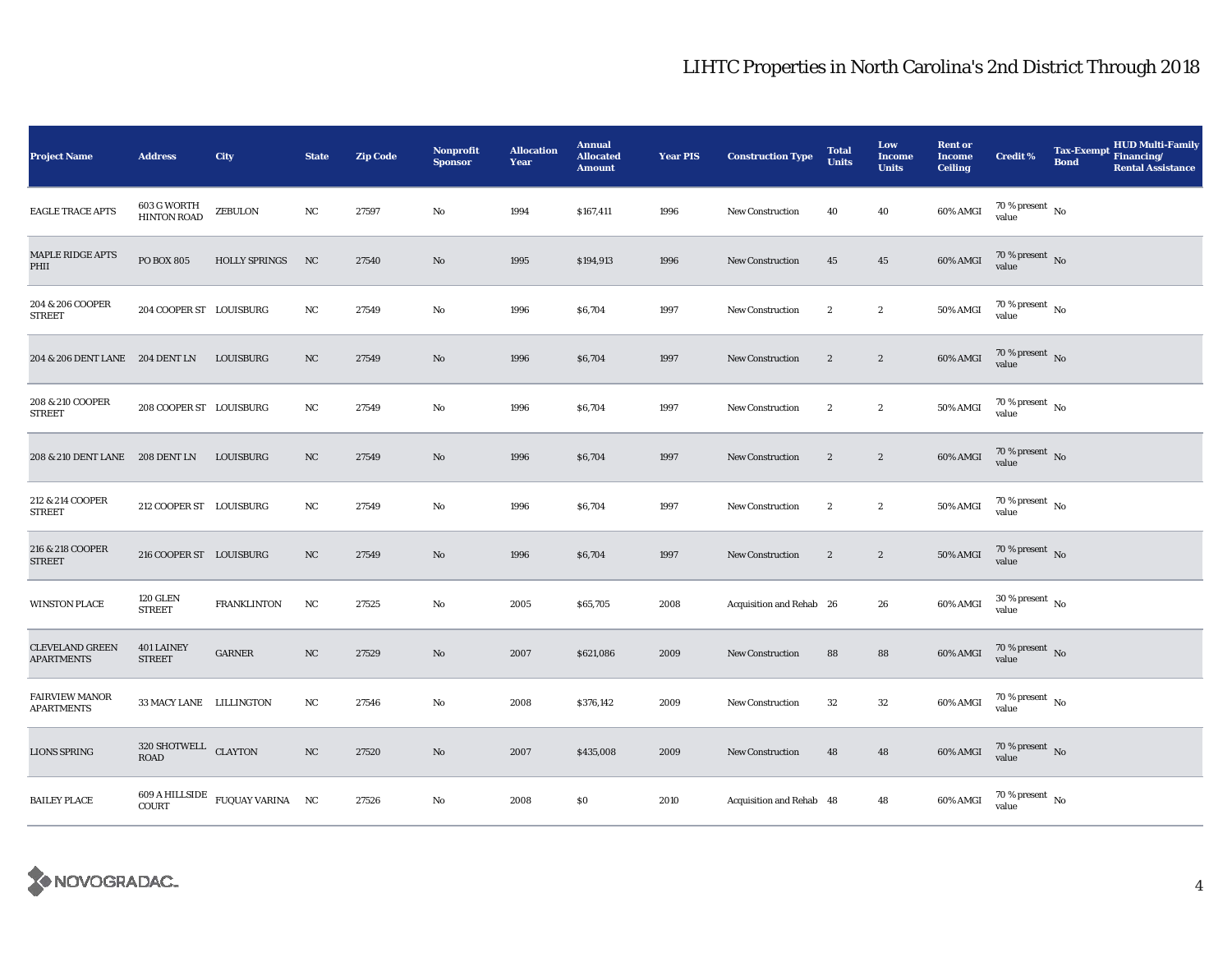| <b>Project Name</b>                        | <b>Address</b>                            | City              | <b>State</b> | <b>Zip Code</b> | Nonprofit<br><b>Sponsor</b> | <b>Allocation</b><br>Year | <b>Annual</b><br><b>Allocated</b><br><b>Amount</b> | <b>Year PIS</b> | <b>Construction Type</b> | <b>Total</b><br><b>Units</b> | Low<br><b>Income</b><br><b>Units</b> | <b>Rent or</b><br><b>Income</b><br><b>Ceiling</b> | <b>Credit %</b>                        | <b>Tax-Exempt</b><br><b>Bond</b> | <b>HUD Multi-Family</b><br>Financing/<br><b>Rental Assistance</b> |
|--------------------------------------------|-------------------------------------------|-------------------|--------------|-----------------|-----------------------------|---------------------------|----------------------------------------------------|-----------------|--------------------------|------------------------------|--------------------------------------|---------------------------------------------------|----------------------------------------|----------------------------------|-------------------------------------------------------------------|
| <b>DRY BROOK</b><br><b>APARTMENT HOMES</b> | <b>45 DRY BROOK</b><br><b>CIRCLE</b>      | <b>LILLINGTON</b> | $_{\rm NC}$  | 27546           | No                          | 2008                      | \$688,354                                          | 2010            | New Construction         | 60                           | 60                                   | 60% AMGI                                          | $70$ % present $$\rm{No}$$ value       |                                  |                                                                   |
| RICHARDSON COURT                           | $1101$ SOUTH $$\tt{NASHVILLE}\xspace$     |                   | $_{\rm NC}$  | 27856           | No                          | 2008                      | \$0                                                | 2010            | Acquisition and Rehab 50 |                              | 50                                   | 60% AMGI                                          | $30\,\%$ present $\,$ No $\,$<br>value |                                  |                                                                   |
| <b>AMITY PLACE</b>                         | 810 SUSAN TART DUNN<br><b>ROAD</b>        |                   | NC           | 28335           | No                          | 2008                      | \$96,249                                           | 2011            | Acquisition and Rehab 48 |                              | 48                                   | 60% AMGI                                          | $\rm Not$ Indicated                    | No                               |                                                                   |
| <b>PINE GROVE</b>                          | 113 EAST MAIN<br><b>STREET</b>            | <b>SHARPSBURG</b> | NC           | 27878           | No                          | 2008                      | \$84,056                                           | 2011            | Acquisition and Rehab 40 |                              | 40                                   | 60% AMGI                                          | Not<br>Indicated                       | No                               |                                                                   |
| <b>SANDY RIDGE</b><br><b>APARTMENTS</b>    | $101$ WOODBINE WENDELL RIDGE LANE         |                   | NC           | 27591           | No                          | 2008                      | \$501,726                                          | 2011            | New Construction         | 45                           | $45\,$                               | 60% AMGI                                          | $70\,\%$ present $\,$ No value         |                                  |                                                                   |
| <b>BOWMAN MANOR</b>                        | 539 GLEN ROAD GARNER                      |                   | NC           | 27529-8365      | No                          | 2010                      | \$672,858                                          | 2012            | <b>New Construction</b>  | 48                           | 48                                   | 60% AMGI                                          | $70$ % present $\,$ No $\,$<br>value   |                                  |                                                                   |
| <b>AVERY SQUARE</b>                        | AVERY STREET GARNER                       |                   | NC           | 27529           | No                          | 1993                      | \$81,760                                           | 1995            | <b>New Construction</b>  | 20                           | 20                                   | 60% AMGI                                          | $70\,\%$ present $\,$ No value         |                                  |                                                                   |
| <b>DENT LANE B</b>                         | 104 DENT LN                               | LOUISBURG         | $_{\rm NC}$  | 27549           | No                          | 1995                      | \$6,216                                            | 1995            | <b>New Construction</b>  | $\boldsymbol{2}$             | $\boldsymbol{2}$                     | 50% AMGI                                          | $70\,\%$ present $\,$ No value         |                                  |                                                                   |
| DENT LANE C                                | 108 DENT LN                               | LOUISBURG         | NC           | 27549           | No                          | 1995                      | \$6,216                                            | 1995            | New Construction         | $\boldsymbol{2}$             | $\boldsymbol{2}$                     | <b>50% AMGI</b>                                   | $70\,\%$ present $\,$ No value         |                                  |                                                                   |
| <b>DENT LANE B</b>                         | 104 106 DENT<br>LANE                      | LOUISBURG         | NC           | 27549           | No                          | 1995                      | \$6,216                                            | 1995            | <b>New Construction</b>  | $\boldsymbol{2}$             | $\boldsymbol{2}$                     | <b>50% AMGI</b>                                   | 70 % present $\hbox{~No}$<br>value     |                                  |                                                                   |
| DENT LANE C                                | 108 110 DENT<br>LANE                      | LOUISBURG         | NC           | 27549           | No                          | 1995                      | \$6,216                                            | 1995            | New Construction         | $\boldsymbol{2}$             | $\boldsymbol{2}$                     | <b>50% AMGI</b>                                   | $70\,\%$ present $\,$ No value         |                                  |                                                                   |
| <b>OAKDALE APTS</b>                        | 7254 OAKDALE<br><b>CIRCLE</b>             | <b>MIDDLESEX</b>  | NC           | 27577           | No                          | 1994                      | \$36,851                                           | 1995            | <b>New Construction</b>  | 24                           | 24                                   | 60% AMGI                                          | $30$ % present $\,$ No value           |                                  |                                                                   |
| 104 JOYNER STREET                          | $219 \to \mathrm{GREEN}$<br><b>STREET</b> | NASHVILLE         | NC           | 27856           | No                          | 1995                      | \$10,124                                           | 1996            | <b>New Construction</b>  | $\mathbf{3}$                 | $\mathbf{3}$                         | 60% AMGI                                          | $70\,\%$ present $\,$ No value         |                                  |                                                                   |

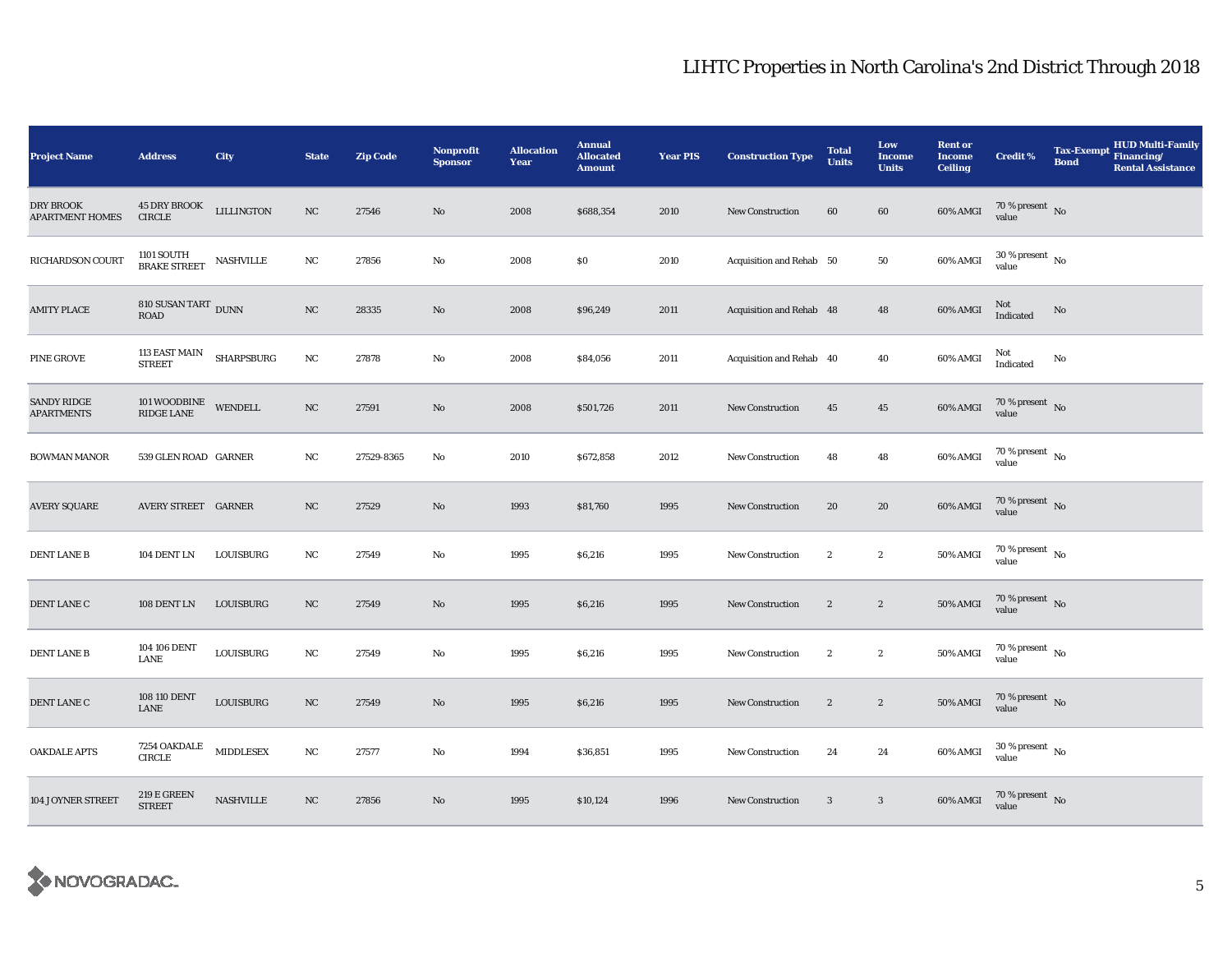| <b>Project Name</b>                 | <b>Address</b>                                        | City                   | <b>State</b>     | <b>Zip Code</b> | <b>Nonprofit</b><br><b>Sponsor</b> | <b>Allocation</b><br>Year | <b>Annual</b><br><b>Allocated</b><br><b>Amount</b> | <b>Year PIS</b> | <b>Construction Type</b> | <b>Total</b><br><b>Units</b> | Low<br><b>Income</b><br><b>Units</b> | <b>Rent or</b><br><b>Income</b><br><b>Ceiling</b> | <b>Credit %</b>                    | <b>Tax-Exempt</b><br><b>Bond</b> | <b>HUD Multi-Family</b><br>Financing/<br><b>Rental Assistance</b> |
|-------------------------------------|-------------------------------------------------------|------------------------|------------------|-----------------|------------------------------------|---------------------------|----------------------------------------------------|-----------------|--------------------------|------------------------------|--------------------------------------|---------------------------------------------------|------------------------------------|----------------------------------|-------------------------------------------------------------------|
| 911 S MAIN ST                       | 911 S MAIN ST                                         | LOUISBURG              | NC               | 27549           | No                                 | 1996                      | \$4,282                                            | 1997            | <b>New Construction</b>  | $\mathbf{1}$                 | $\mathbf{1}$                         | 50% AMGI                                          | 70 % present $\hbox{~No}$<br>value |                                  |                                                                   |
| DENT LANE D                         | 200 202 DENT<br>LANE                                  | LOUISBURG              | NC               | 27549           | No                                 | 1996                      | \$6,704                                            | 1997            | New Construction         | $\boldsymbol{2}$             | $\boldsymbol{2}$                     | 60% AMGI                                          | $70\%$ present No<br>value         |                                  |                                                                   |
| HARRIS STREET APTS                  | 113 115 HARRIS<br>ST                                  | LOUISBURG              | NC               | 27549           | No                                 | 1996                      | \$6,704                                            | 1997            | <b>New Construction</b>  | $\boldsymbol{2}$             | $\boldsymbol{2}$                     | 50% AMGI                                          | $70$ % present $_{\rm{No}}$        |                                  |                                                                   |
| <b>MIDDLESEX MANOR</b>              | HAYNES STREET MIDDLESEX                               |                        | NC               | 27557           | No                                 | 1996                      | \$6,166                                            | 1997            | Acquisition and Rehab 16 |                              | 16                                   | <b>50% AMGI</b>                                   | $30\,\%$ present $\,$ No value     |                                  |                                                                   |
| TILGHMAN SQUARE<br>APTS             | 1101<br><b>GREENFIELD</b><br><b>ROAD</b>              | <b>DUNN</b>            | NC               | 28334           | No                                 | 1996                      | \$47,802                                           | 1997            | New Construction         | 20                           | 20                                   | 60% AMGI                                          | $70$ % present $\,$ No value       |                                  |                                                                   |
| $204 + 206$ COOPER<br><b>STREET</b> | $204\,206\, \mbox{COOPER}$ LOUISBURG<br><b>STREET</b> |                        | $_{\mathrm{NC}}$ | 27549           | $\mathbf{No}$                      | 1996                      | \$6,704                                            | 1997            | New Construction         | $\boldsymbol{2}$             | $\boldsymbol{2}$                     | <b>50% AMGI</b>                                   | $70$ % present $_{\rm{No}}$        |                                  |                                                                   |
| $204$ + $206$ DENT LANE             | 204 206 DENT<br>LANE                                  | $\mbox{\bf LOUISBURG}$ | NC               | 27549           | $\mathbf{No}$                      | 1996                      | \$6,704                                            | 1997            | New Construction         | $\boldsymbol{2}$             | $\boldsymbol{2}$                     | 60% AMGI                                          | $70$ % present $_{\rm{No}}$        |                                  |                                                                   |
| 208 + 210 COOPER<br><b>STREET</b>   | $208\,210\, \text{COOPER}$ LOUISBURG<br><b>STREET</b> |                        | $_{\mathrm{NC}}$ | 27549           | No                                 | 1996                      | \$6,704                                            | 1997            | <b>New Construction</b>  | $\boldsymbol{2}$             | $\sqrt{2}$                           | <b>50% AMGI</b>                                   | $70\,\%$ present $\,$ No value     |                                  |                                                                   |
| $208 + 210$ DENT LANE               | 208 210 DENT<br>LANE                                  | LOUISBURG              | NC               | 27549           | $\mathbf{No}$                      | 1996                      | \$6,704                                            | 1997            | New Construction         | $\boldsymbol{2}$             | $\boldsymbol{2}$                     | 60% AMGI                                          | $70$ % present $\,$ No value       |                                  |                                                                   |
| 212 + 214 COOPER<br><b>STREET</b>   | $212\ 214\ \text{COOPER}$ LOUISBURG<br><b>STREET</b>  |                        | NC               | 27549           | No                                 | 1996                      | \$6,704                                            | 1997            | New Construction         | $\boldsymbol{2}$             | $\boldsymbol{2}$                     | <b>50% AMGI</b>                                   | $70$ % present $_{\rm{No}}$        |                                  |                                                                   |
| 216 + 218 COOPER ST                 | $216\ 218$ COOPER $\,$ LOUISBURG<br><b>ST</b>         |                        | NC               | 27549           | No                                 | 1996                      | \$6,704                                            | 1997            | <b>New Construction</b>  | $\boldsymbol{2}$             | $\boldsymbol{2}$                     | <b>50% AMGI</b>                                   | $70\,\%$ present $\,$ No value     |                                  |                                                                   |
| 911 S MAIN STREET                   | <b>911 S MAIN</b><br><b>STREET</b>                    | LOUISBURG              | $_{\rm NC}$      | 27549           | No                                 | 1996                      | \$4,282                                            | 1997            | New Construction         | <sup>1</sup>                 | $\mathbf{1}$                         | <b>50% AMGI</b>                                   | $70$ % present $_{\rm{No}}$        |                                  |                                                                   |
| <b>BEECHRIDGE APTS</b>              | 610 UPCHURCH APEX<br>ST                               |                        | NC               | 27502           | No                                 | 1995                      | \$181,161                                          | 1997            | <b>New Construction</b>  | 40                           | 40                                   | 50% AMGI                                          | $70$ % present $_{\rm{No}}$        |                                  |                                                                   |

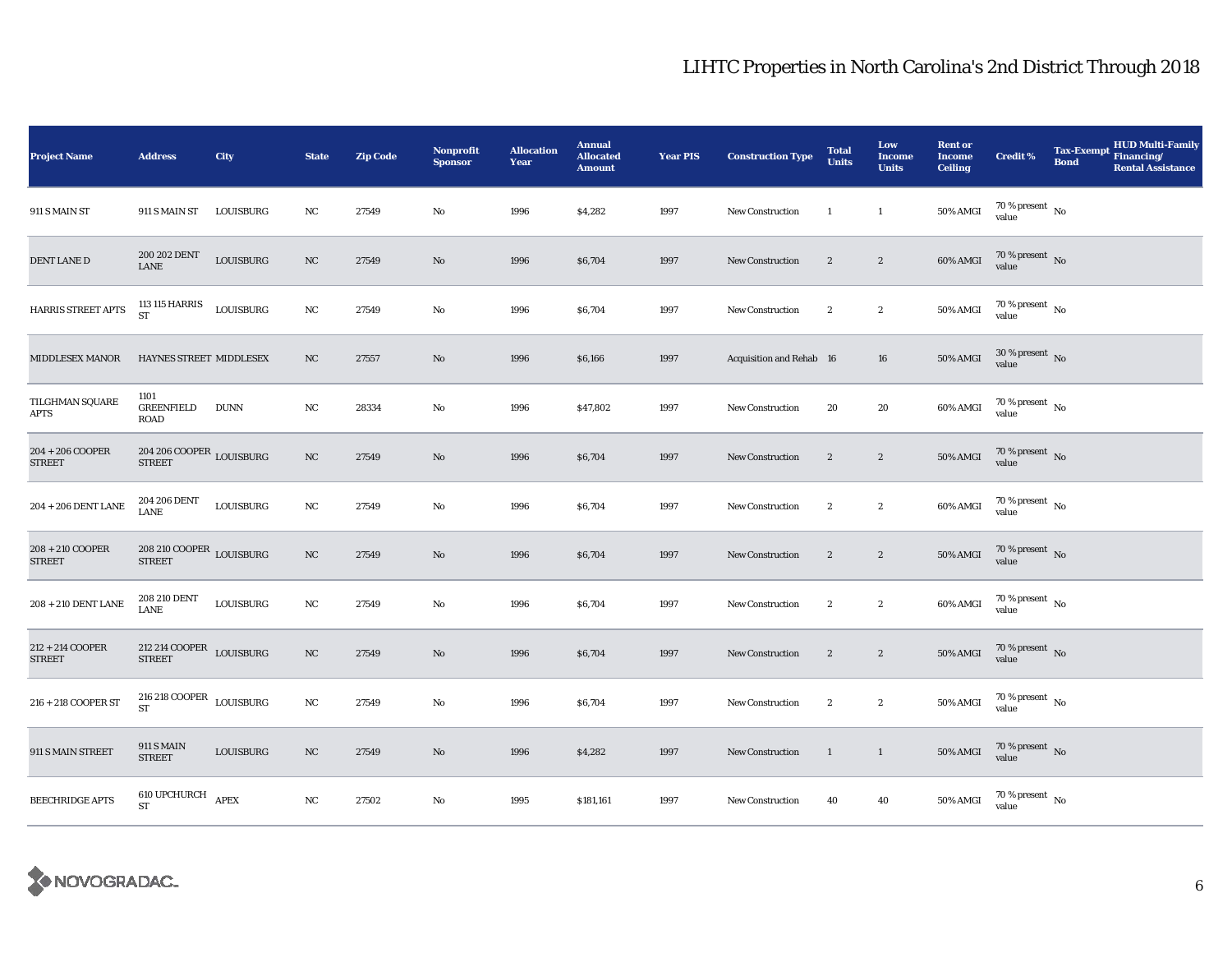| <b>Project Name</b>                                  | <b>Address</b>                              | City                        | <b>State</b> | <b>Zip Code</b> | <b>Nonprofit</b><br><b>Sponsor</b> | <b>Allocation</b><br>Year | <b>Annual</b><br><b>Allocated</b><br><b>Amount</b> | <b>Year PIS</b> | <b>Construction Type</b> | <b>Total</b><br><b>Units</b> | Low<br><b>Income</b><br><b>Units</b> | <b>Rent or</b><br><b>Income</b><br><b>Ceiling</b> | <b>Credit %</b>                      | <b>Tax-Exempt</b><br><b>Bond</b> | <b>HUD Multi-Family</b><br>Financing/<br><b>Rental Assistance</b> |
|------------------------------------------------------|---------------------------------------------|-----------------------------|--------------|-----------------|------------------------------------|---------------------------|----------------------------------------------------|-----------------|--------------------------|------------------------------|--------------------------------------|---------------------------------------------------|--------------------------------------|----------------------------------|-------------------------------------------------------------------|
| RIDGEWOOD APTS                                       | 1018 EAST WAIT WAKE FOREST<br><b>AVENUE</b> |                             | NC           | 27587           | $\mathbf{No}$                      | 1997                      | \$227,665                                          | 1998            | <b>New Construction</b>  | 50                           | 50                                   | 60% AMGI                                          | 70 % present $\,$ No $\,$<br>value   |                                  |                                                                   |
| <b>WEST HAVEN APTS</b>                               | 100 900 PEACE<br><b>HAVEN PLACE</b>         | <b>APEX</b>                 | $_{\rm NC}$  | 27502           | $\mathbf{No}$                      | 1997                      | \$358,468                                          | 1998            | New Construction         | 72                           | 72                                   | 60% AMGI                                          | 70 % present $\,$ No $\,$<br>value   |                                  |                                                                   |
| THE WOODS AT AVENT<br><b>FERRY</b>                   |                                             | 108 COTTEN LN HOLLY SPRINGS | NC           | 27540-6331      | No                                 | 2010                      | \$847,276                                          | 2012            | <b>New Construction</b>  | 64                           | 64                                   | 60% AMGI                                          | $70$ % present $_{\rm{No}}$          |                                  |                                                                   |
| <b>ALEXANDER PLACE</b>                               | $233\, \rm{ALEXANDER}$ WENDELL PLACE WAY    |                             | $_{\rm NC}$  | 27591           | No                                 | 2011                      | \$292,266                                          | 2013            | Acquisition and Rehab 48 |                              | 48                                   | 60% AMGI                                          | 70 % present $\hbox{~No}$<br>value   |                                  |                                                                   |
| <b>GLENBROOK</b><br><b>MEADOWS</b>                   | 511 GLEN ROAD GARNER                        |                             | NC           | 27529-7905      | No                                 | 2011                      | \$948,722                                          | 2013            | <b>New Construction</b>  | 54                           | 54                                   | 60% AMGI                                          | $70$ % present $\,$ No $\,$<br>value |                                  |                                                                   |
| <b>GRANITE FALLS</b><br><b>APARTMENTS</b>            | 404 HUNTER<br><b>FALLS LANE</b>             | <b>ROLESVILLE</b>           | NC           | 27571           | No                                 | 2012                      | \$700,339                                          | 2014            | <b>New Construction</b>  | 72                           | 72                                   | 60% AMGI                                          | $70$ % present $\,$ No $\,$<br>value |                                  |                                                                   |
| <b>MADISON PLACE</b><br><b>APARTMENTS</b>            | 1773 BEAVER<br>POND ROAD                    | <b>ROCKY MOUNT</b>          | NC           | 27804           | No                                 | 2012                      | \$378,538                                          | 2014            | <b>New Construction</b>  | 40                           | 40                                   | 60% AMGI                                          | 70 % present $\,$ No $\,$<br>value   |                                  |                                                                   |
| TIMBER SPRING                                        | 125 TIMBER<br><b>DRIVE EAST</b>             | <b>GARNER</b>               | NC           | 27529           | No                                 | 2012                      | \$480,685                                          | 2014            | <b>New Construction</b>  | 48                           | 48                                   | 60% AMGI                                          | 70 % present $\hbox{~No}$<br>value   |                                  |                                                                   |
| <b>CLEVELAND GREEN</b><br>PHASE II APARTMENTS STREET | 401 LAINEY                                  | ${\tt GARMER}$              | $_{\rm NC}$  | 27529           | No                                 | 2012                      | \$380,000                                          | 2014            | <b>New Construction</b>  | 40                           | 40                                   | 60% AMGI                                          | $70\,\%$ present $\,$ No value       |                                  |                                                                   |
| HOLLY WOODS AT<br><b>SUNSET LAKE</b>                 | <b>2000 REEF</b><br><b>COURT</b>            | <b>HOLLY SPRINGS</b>        | NC           | 27540           | No                                 | 2012                      | \$593,021                                          | 2015            | <b>New Construction</b>  | 64                           | 64                                   | 60% AMGI                                          | $70$ % present $\,$ No $\,$<br>value |                                  |                                                                   |
| HUNTINGTON SPRING                                    | 1887 S<br><b>FRANKLIN</b><br><b>STREET</b>  | <b>WAKE FOREST</b>          | NC           | 27587           | No                                 | 2013                      | \$782,460                                          | 2015            | <b>New Construction</b>  | 84                           | 84                                   | 60% AMGI                                          | $70\,\%$ present $\,$ No value       |                                  |                                                                   |
| <b>RAVENSWOOD</b><br><b>APARTMENTS</b>               | $3721\,\mathrm{ASHBROOK}$ WILSON<br>DR NW   |                             | $_{\rm NC}$  | 27896           | No                                 | 2013                      | \$648,000                                          | 2015            | <b>New Construction</b>  | 72                           | 72                                   | 60% AMGI                                          | $70\,\%$ present $\,$ No value       |                                  |                                                                   |
| THE COTTAGES AT<br><b>TWIN OAKS</b>                  | 55 COTTAGE<br><b>OAKS WAY</b>               | ANGIER                      | NC           | 27501           | No                                 | 2012                      | \$445,595                                          | 2015            | New Construction         | 48                           | 48                                   | 60% AMGI                                          | 70 % present $\hbox{~No}$<br>value   |                                  |                                                                   |

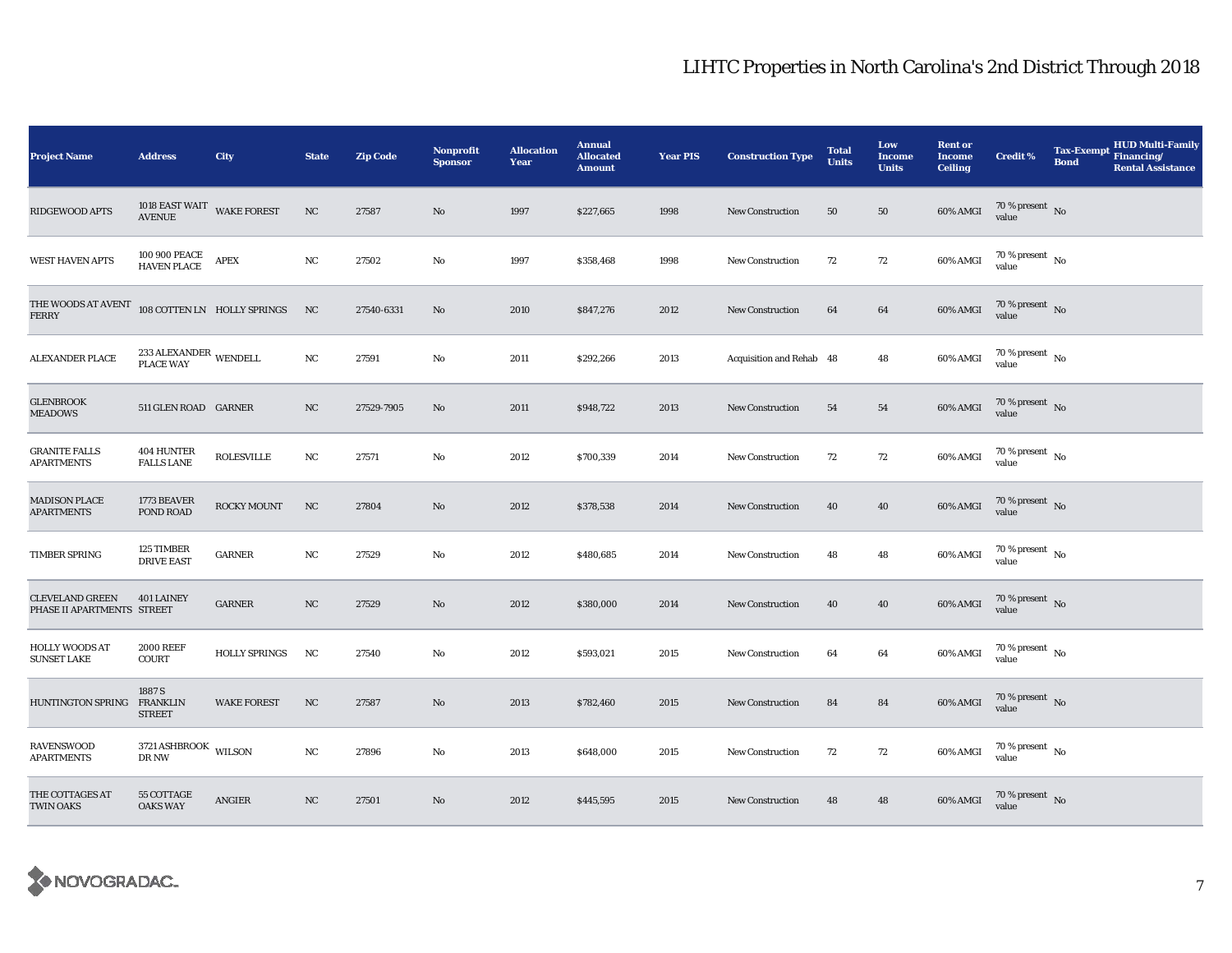| <b>Project Name</b>                    | <b>Address</b>                                      | City              | <b>State</b>     | <b>Zip Code</b> | Nonprofit<br><b>Sponsor</b> | <b>Allocation</b><br>Year | <b>Annual</b><br><b>Allocated</b><br><b>Amount</b> | <b>Year PIS</b> | <b>Construction Type</b> | <b>Total</b><br><b>Units</b> | Low<br><b>Income</b><br><b>Units</b> | <b>Rent or</b><br><b>Income</b><br><b>Ceiling</b> | <b>Credit %</b>                    | <b>Tax-Exempt</b><br><b>Bond</b> | <b>HUD Multi-Family</b><br>Financing/<br><b>Rental Assistance</b> |
|----------------------------------------|-----------------------------------------------------|-------------------|------------------|-----------------|-----------------------------|---------------------------|----------------------------------------------------|-----------------|--------------------------|------------------------------|--------------------------------------|---------------------------------------------------|------------------------------------|----------------------------------|-------------------------------------------------------------------|
| RIVERWOOD HAVEN                        | 161 STETSON<br>LANE                                 | <b>CLAYTON</b>    | NC               | 27527           | No                          | 2013                      | \$478,020                                          | 2015            | <b>New Construction</b>  | 60                           | 60                                   | 60% AMGI                                          | $70$ % present $_{\rm{No}}$        |                                  |                                                                   |
| HARNETT TRAINING<br>SCHOOL APARTMENTS  | 630 EAST<br><b>JOHNSON</b><br><b>STREET</b>         | $\rm DUNN$        | $_{\rm NC}$      | 28334           | No                          | 2013                      | \$559,024                                          | 2015            | Acquisition and Rehab 37 |                              | $37\,$                               | 60% AMGI                                          | $70\%$ present No<br>value         |                                  |                                                                   |
| BEECHRIDGE APTS II                     | $610$ UPCHURCH $$\,\, \mathrm{APEX}$$ STREET        |                   | $_{\rm NC}$      | 27502           | No                          | 1998                      | \$165,316                                          | 2000            | New Construction         | 32                           | 32                                   |                                                   | 70 % present $\hbox{~No}$<br>value |                                  |                                                                   |
| CARRIAGE COURT APTS                    | 4655 SUNSET<br>AVENUE                               | ROCKY MOUNT       | NC               | 27802           | No                          | 2000                      | \$260,280                                          | 2000            | New Construction         | 48                           | 48                                   | 60% AMGI                                          | $70\,\%$ present $\,$ No value     |                                  |                                                                   |
| <b>CHANDLER RIDGE</b><br><b>APTS</b>   | $4900$ CHANDLER $\,$ RALEIGH $\,$ RIDGE CIRCLE $\,$ |                   | NC               | 27603           | No                          | 1998                      | \$391,125                                          | 2000            | <b>New Construction</b>  | 228                          | 192                                  |                                                   | 30 % present $\rm\,Yes$<br>value   |                                  |                                                                   |
| <b>SUMMERCHASE APTS</b>                | 1500<br>RAVENSONG<br><b>CIRCLE</b>                  | FUQUAY VARINA NC  |                  | 27526           | No                          | 1998                      | \$245,712                                          | 2000            | <b>New Construction</b>  | 46                           | 46                                   | 60% AMGI                                          | $70\,\%$ present $\,$ No value     |                                  |                                                                   |
| <b>COBBLERS STATION</b><br><b>APTS</b> | COMMODORE<br><b>STREET</b>                          | <b>CLAYTON</b>    | NC               | 27520           | No                          | 1999                      | \$384,222                                          | 2001            | <b>New Construction</b>  | 72                           | 72                                   | 60% AMGI                                          | $70\,\%$ present $\,$ No value     |                                  |                                                                   |
| <b>CREEKSIDE APTS</b>                  | 361 S FRANKLIN WAKE FOREST<br><b>STREET</b>         |                   | $_{\rm NC}$      | 27587           | No                          | 1999                      | \$215,217                                          | 2001            | <b>New Construction</b>  | ${\bf 38}$                   | ${\bf 38}$                           | 60% AMGI                                          | $70\,\%$ present $\,$ No value     |                                  |                                                                   |
| <b>CREEKRIDGE APTS</b>                 | $12881 \mbox{CREERRID}$ MIDDLESEX GE ROAD           |                   | NC               | 27557           | No                          | 2001                      | \$105,095                                          | 2002            | <b>New Construction</b>  | $\bf 25$                     | 24                                   |                                                   | 70 % present $\hbox{~No}$<br>value |                                  |                                                                   |
| <b>MEADOW PARK APTS</b>                | 313 MEADOW<br><b>PARK DRIVE</b>                     | NASHVILLE         | NC               | 27856           | No                          | 2001                      | \$96,078                                           | 2002            | New Construction         | 25                           | 24                                   |                                                   | $70\,\%$ present $\,$ No value     |                                  |                                                                   |
| SILVER SPRING APTS                     | 601 PONY ROAD ZEBULON                               |                   | NC               | 27597           | No                          | 2000                      | \$189,921                                          | 2002            | <b>New Construction</b>  | 33                           | 33                                   | 60% AMGI                                          | 70 % present $\,$ No $\,$<br>value |                                  |                                                                   |
| TILGHMAN SQUARE II 100<br><b>APTS</b>  | GREENFIELD DR $^{\text{DUNN}}$                      |                   | $_{\mathrm{NC}}$ | 28334           | No                          | 2001                      | \$103,325                                          | 2002            | New Construction         | 23                           | 23                                   | 60% AMGI                                          | $70\,\%$ present $\,$ No value     |                                  |                                                                   |
| THE GRANDE AT<br><b>GRANITE FALLS</b>  | 400 GRAND<br><b>ROCK WAY</b>                        | <b>ROLESVILLE</b> | NC               | 27571           | No                          | 2014                      | \$676,250                                          | 2016            | <b>New Construction</b>  | 74                           | 74                                   | 60% AMGI                                          | $70\,\%$ present $\,$ No value     |                                  |                                                                   |

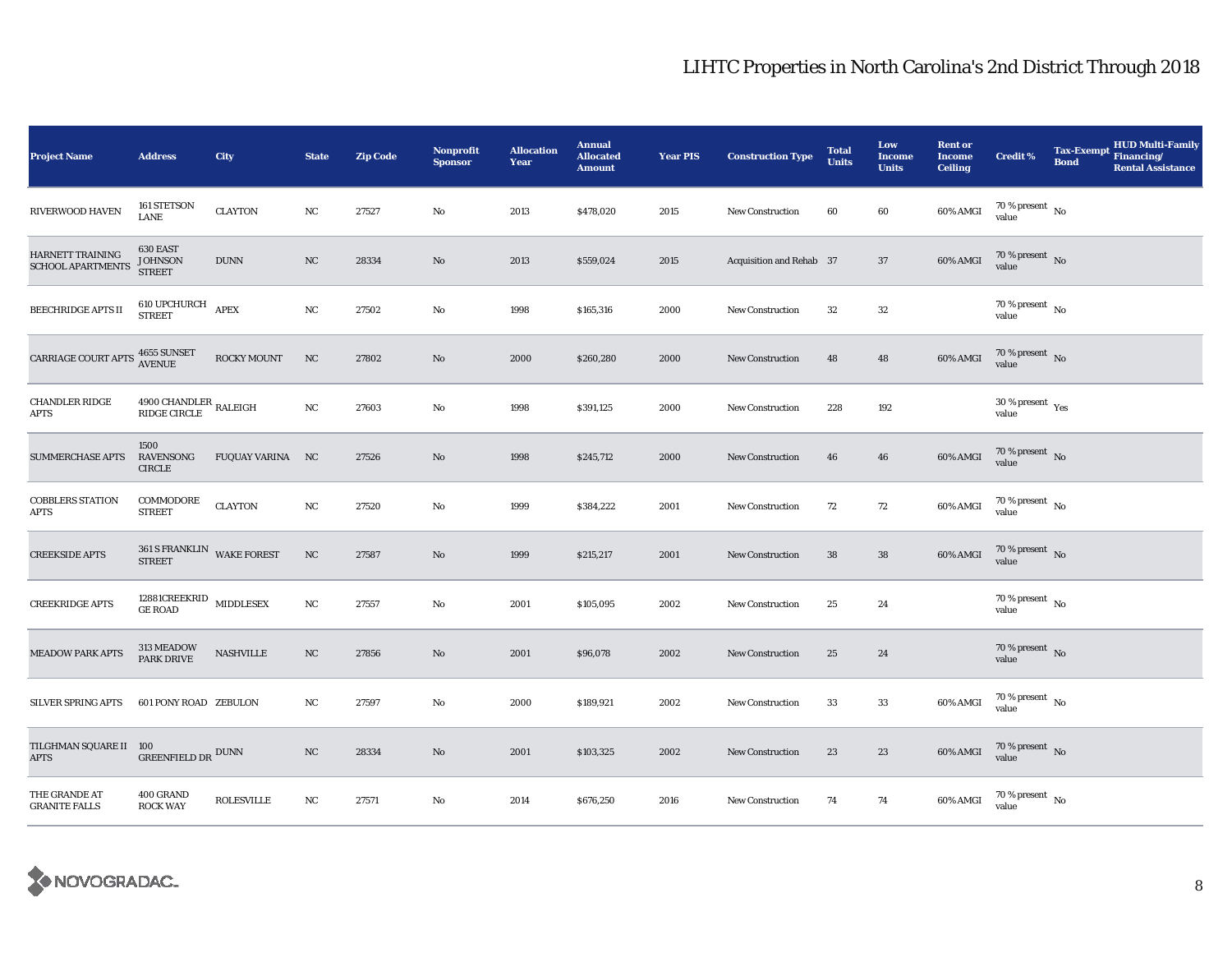| <b>Project Name</b>                           | <b>Address</b>                                 | City               | <b>State</b> | <b>Zip Code</b> | <b>Nonprofit</b><br><b>Sponsor</b> | <b>Allocation</b><br>Year | <b>Annual</b><br><b>Allocated</b><br><b>Amount</b> | <b>Year PIS</b> | <b>Construction Type</b> | <b>Total</b><br><b>Units</b> | Low<br><b>Income</b><br><b>Units</b> | <b>Rent or</b><br><b>Income</b><br><b>Ceiling</b> | <b>Credit %</b>                        | <b>Tax-Exempt</b><br><b>Bond</b> | HUD Multi-Family<br>Financing/<br><b>Rental Assistance</b> |
|-----------------------------------------------|------------------------------------------------|--------------------|--------------|-----------------|------------------------------------|---------------------------|----------------------------------------------------|-----------------|--------------------------|------------------------------|--------------------------------------|---------------------------------------------------|----------------------------------------|----------------------------------|------------------------------------------------------------|
| WAKEFIELD SPRING                              | 2701<br><b>WAKEFIELD</b><br><b>PINES DRIVE</b> | RALEIGH            | NC           | 27614           | No                                 | 2014                      | \$738,800                                          | 2016            | <b>New Construction</b>  | 80                           | 80                                   | 60% AMGI                                          | 70 % present $\,$ No $\,$<br>value     |                                  |                                                            |
| WOOD SPRING                                   | 1806 JAMES<br><b>SLAUGHTER</b><br><b>ROAD</b>  | FUQUAY VARINA NC   |              | 27526           | $\mathbf{No}$                      | 2014                      | \$401,280                                          | 2016            | <b>New Construction</b>  | 48                           | 48                                   | 60% AMGI                                          | $70$ % present $\,$ No $\,$<br>value   |                                  |                                                            |
| BEAL STREET SQUARE 200 N GRACE ST ROCKY MOUNT |                                                |                    | NC           | 27804           | No                                 | 2015                      | \$607,789                                          | 2017            | <b>New Construction</b>  | 80                           | 80                                   | 60% AMGI                                          | $70$ % present $$\rm \, No$$ value     |                                  |                                                            |
| CLEVELAND GREEN III                           | 45 SON LAN<br>PARKWAY                          | <b>GARNER</b>      | $_{\rm NC}$  | 27529           | $\mathbf{No}$                      | 2015                      | \$422,800                                          | 2017            | <b>New Construction</b>  | 80                           | ${\bf 80}$                           | 60% AMGI                                          | 70 % present $\hbox{~No}$<br>value     |                                  |                                                            |
| <b>GLEN LAKE</b><br><b>APARTMENTS</b>         | 401 NC HWY 210 SMITHFIELD                      |                    | NC           | 27577           | No                                 | 2014                      | \$570,000                                          | 2017            | <b>New Construction</b>  | 72                           | 72                                   | 60% AMGI                                          | $70$ % present $$\rm{No}$$ value       |                                  |                                                            |
| WAKEFIELD COMMONS                             | $10860$ COMMON $\;$ RALEIGH OAKS DRIVE         |                    | NC           | 27614           | $\mathbf{No}$                      | 2015                      | \$754,044                                          | 2017            | <b>New Construction</b>  | 80                           | 80                                   | 60% AMGI                                          | $70$ % present $\,$ No $\,$<br>value   |                                  |                                                            |
| RAVENWOOD<br>CROSSING                         | 545<br><b>RAVENWOOD</b><br><b>DRIVE</b>        | <b>ROCKY MOUNT</b> | NC           | 27803           | No                                 | 2016                      | \$0                                                | 2018            | <b>New Construction</b>  | $\bf{0}$                     | 80                                   | 60% AMGI                                          | Not<br>Indicated                       | No                               |                                                            |
| SHEPARD GREENE                                | 626 SHEPARD<br><b>SCHOOL ROAD</b>              | ZEBULON            | NC           | 27597           | No                                 | 2016                      | \$327,796                                          | 2018            | <b>New Construction</b>  | 50                           | 50                                   | 60% AMGI                                          | 70 % present $\,$ No $\,$<br>value     |                                  |                                                            |
| <b>CLAIRMONT PLACE</b>                        | $2421\,\mathrm{ASHBROOK}$ WILSON DR NW         |                    | $_{\rm NC}$  | 27896           | No                                 | 2017                      | \$0                                                | 2019            | <b>New Construction</b>  | 72                           | 72                                   | 60% AMGI                                          | Not<br>Indicated                       |                                  | No                                                         |
| <b>CARRIAGE COURT II</b><br><b>APTS</b>       | 4655 SUNSET<br><b>AVENUE</b>                   | <b>ROCKY MOUNT</b> | NC           | 27804           | No                                 | 2003                      | \$159,695                                          | 2003            | <b>New Construction</b>  | 32                           | ${\bf 32}$                           | 60% AMGI                                          | $70$ % present $_{\, \rm No}$<br>value |                                  |                                                            |
| COURTYARD<br><b>COMMONS</b>                   | <b>330 WEST</b><br><b>JONES STREET</b>         | FUQUAY VARINA NC   |              | 27526           | No                                 | 2001                      | \$123,492                                          | 2003            | Acquisition and Rehab 17 |                              | 17                                   | 60% AMGI                                          | 70 % present No<br>value               |                                  |                                                            |
| OAKHILL APTS                                  | P104<br>PERIWINKLE<br>LANE                     | SPRING HOPE        | NC           | 27882           | No                                 | 2002                      | \$115,124                                          | 2004            | <b>New Construction</b>  | 25                           | 25                                   | 60% AMGI                                          | $70$ % present $\,$ No $\,$<br>value   |                                  |                                                            |
| RIDGEWAY APTS                                 | 900 RIDGEWAY SPRING HOPE<br><b>DRIVE</b>       |                    | $_{\rm NC}$  | 27882           | No                                 | 2002                      | \$170,353                                          | 2004            | New Construction         | $32\,$                       | $32\,$                               | 60% AMGI                                          | $70\,\%$ present $\,$ No value         |                                  |                                                            |

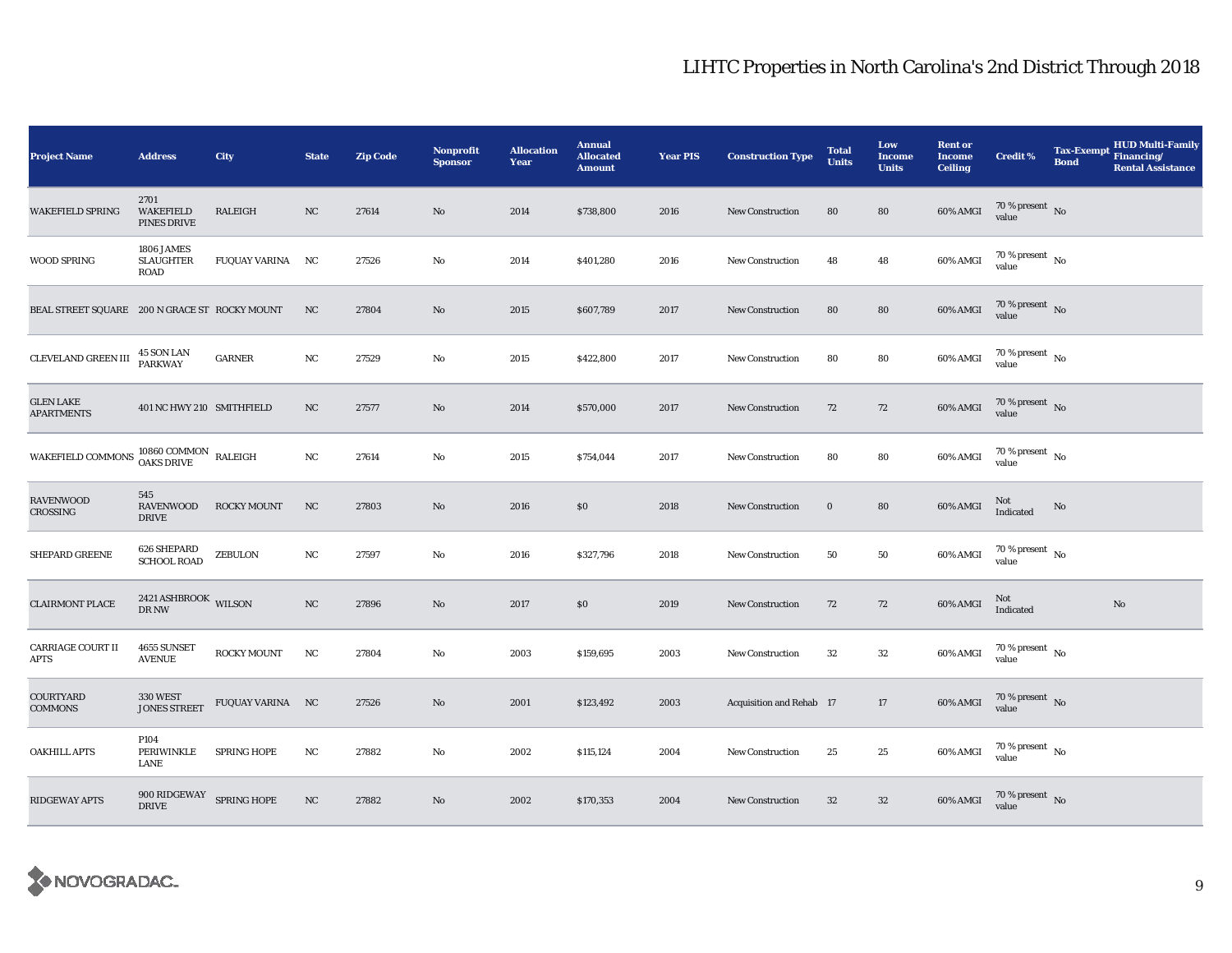| <b>Project Name</b>                                                 | <b>Address</b>                             | City                           | <b>State</b> | <b>Zip Code</b> | <b>Nonprofit</b><br><b>Sponsor</b> | <b>Allocation</b><br>Year | <b>Annual</b><br><b>Allocated</b><br><b>Amount</b> | <b>Year PIS</b>      | <b>Construction Type</b> | <b>Total</b><br>Units | Low<br><b>Income</b><br><b>Units</b> | <b>Rent or</b><br><b>Income</b><br><b>Ceiling</b> | <b>Credit %</b>                        | <b>Tax-Exempt</b><br><b>Bond</b> | <b>HUD Multi-Family</b><br>Financing/<br><b>Rental Assistance</b> |
|---------------------------------------------------------------------|--------------------------------------------|--------------------------------|--------------|-----------------|------------------------------------|---------------------------|----------------------------------------------------|----------------------|--------------------------|-----------------------|--------------------------------------|---------------------------------------------------|----------------------------------------|----------------------------------|-------------------------------------------------------------------|
| <b>CLEVELAND SCHOOL</b><br><b>APARTMENTS</b>                        | 8968<br><b>CLEVELAND</b><br><b>ROAD</b>    | <b>CLAYTON</b>                 | NC           | 27520           | No                                 | 2004                      | \$198,498                                          | 2005                 | Acquisition and Rehab 25 |                       | 25                                   | 60% AMGI                                          | 70 % present $\hbox{~No}$<br>value     |                                  |                                                                   |
| HERITAGE CROSSINGS 3134 BRANCH<br>SENIOR APARTMENTS FERRY COURT     |                                            | <b>WAKE FOREST</b>             | NC           | 27587           | $\mathbf{N}\mathbf{o}$             | 2003                      | \$391,889                                          | 2005                 | <b>New Construction</b>  | 120                   | 120                                  | 60% AMGI                                          | 30 % present Yes<br>value              |                                  |                                                                   |
| <b>CEDAR SPRING - A</b><br><b>SENIOR LIVING</b><br><b>COMMUNITY</b> | 110 S<br>HOLLYBROOK WENDELL<br><b>ROAD</b> |                                | NC           | 27591           | No                                 | 2004                      | \$137,135                                          | 2006                 | <b>New Construction</b>  | 20                    | 20                                   | 60% AMGI                                          | $70$ % present $$\rm \, No$$ value     |                                  |                                                                   |
| CEDARFIELD VILLAGE 100<br><b>APTS</b>                               | CEDARFIELD CT WENDELL                      |                                | NC           | 27591           | No                                 | 1988                      | \$57,739                                           | 1989                 | <b>New Construction</b>  | 32                    | 32                                   | 60% AMGI                                          | $70\,\%$ present $\,$ No value         |                                  |                                                                   |
| PINE KNOLL MANOR                                                    | 202 SKYLAND<br>DR                          | <b>SMITHFIELD</b>              | NC           | 27577           | No                                 | 1988                      | \$66,140                                           | 1989                 | <b>New Construction</b>  | 33                    | 33                                   | $60\%$ AMGI                                       | $70\,\%$ present $\,$ No $\,$<br>value |                                  |                                                                   |
| RIDLEY ST-A                                                         | 432 RIDLEY ST LOUISBURG                    |                                | NC           | 27549           | $\mathbf{No}$                      | 1989                      | \$3,600                                            | 1989                 | New Construction         | $\mathbf{1}$          | $\mathbf{1}$                         | 60% AMGI                                          | $70\,\%$ present $\,$ No value         |                                  |                                                                   |
| <b>RIDLEY ST-B</b>                                                  | 408 RIDLEY ST LOUISBURG                    |                                | NC           | 27549           | No                                 | 1989                      | \$10,800                                           | 1989                 | <b>New Construction</b>  | $\overline{4}$        | $\overline{\mathbf{4}}$              | 60% AMGI                                          | $70$ % present $\,$ No $\,$<br>value   |                                  |                                                                   |
| RIDLEY ST-C                                                         | 433 RIDLEY ST LOUISBURG                    |                                | NC           | 27549           | $\mathbf{N}\mathbf{o}$             | 1989                      | \$10,800                                           | 1989                 | <b>New Construction</b>  | $\overline{4}$        | $\overline{4}$                       | 60% AMGI                                          | $70\,\%$ present $\,$ No value         |                                  |                                                                   |
| SOUTHGATE VILLAGE<br><b>APTS</b>                                    |                                            | 345 FELMET DR FUQUAY VARINA NC |              | 27526           | No                                 | 1988                      | \$44,985                                           | 1989                 | <b>New Construction</b>  | 24                    | 24                                   | 60% AMGI                                          | $70$ % present $\,$ No $\,$<br>value   |                                  |                                                                   |
| TIMBER SPRINGS APTS                                                 | 501 HOLLY<br>SPRINGS RD                    | <b>HOLLY SPRINGS</b>           | NC           | 27540           | $\mathbf{N}\mathbf{o}$             | 1988                      | \$67,220                                           | 1989                 | New Construction         | 39                    | 36                                   | 60% AMGI                                          | $70\,\%$ present $\,$ No value         |                                  |                                                                   |
| MCKINLEY PLACE                                                      | 81 N JOHNSON<br><b>ST</b>                  | <b>COATS</b>                   | NC           | 27521-8407      | No                                 | 2015                      | \$420,000                                          | Insufficient<br>Data | <b>New Construction</b>  | 48                    | 48                                   | 60% AMGI                                          | 70 % present $\hbox{~No}$<br>value     |                                  |                                                                   |
| <b>RAVENSWOOD</b><br><b>RESERVE</b>                                 | <b>0 ASHBROOK</b><br><b>DRIVE</b>          | <b>WILSON</b>                  | NC           | 27896           | No                                 | 2016                      | \$429,000                                          | Insufficient<br>Data | <b>New Construction</b>  | 60                    | 60                                   | 60% AMGI                                          | $70\,\%$ present $\,$ No value         |                                  |                                                                   |
| STERLING MILL LOFTS                                                 | 106 E GREEN<br>STREET                      | <b>FRANKLINTON</b>             | NC           | 27525           | No                                 | 2016                      | \$0\$                                              | Insufficient<br>Data | Acquisition and Rehab 96 |                       | 96                                   | 60% AMGI                                          | Not<br>Indicated                       | Yes                              |                                                                   |